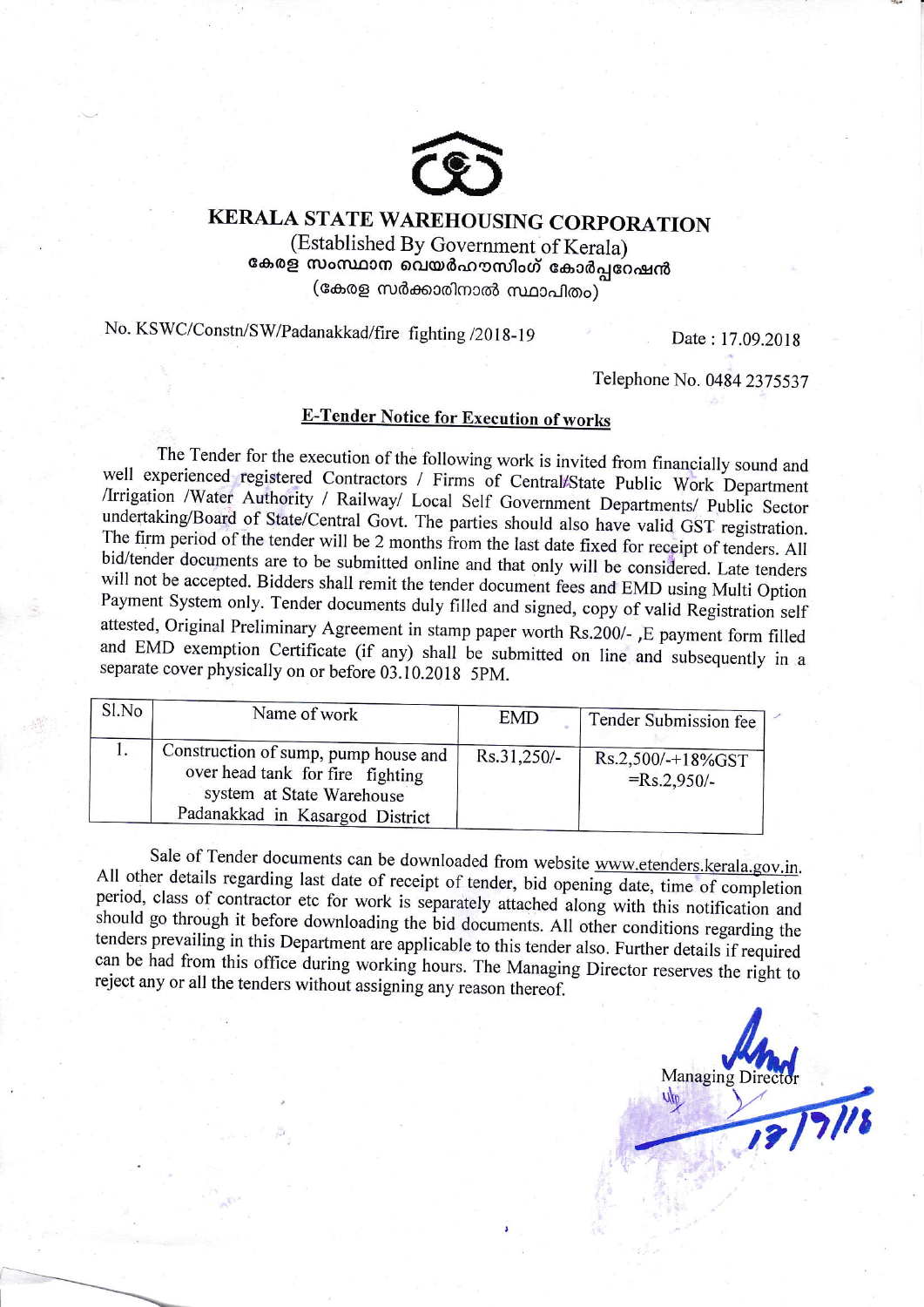

## KERALA STATE WAREHOUSING CORPORATION

(Established By Govemment of Kerala) കേരള സംസ്ഥാന വെയർഹൗസിംഗ് കോർപ്പറേഷൻ  $(\texttt{c#} \otimes \texttt{m} \otimes \texttt{m} \otimes \texttt{m} \otimes \texttt{m} \otimes \texttt{m} \otimes \texttt{m} \otimes \texttt{m} \otimes \texttt{m} \otimes \texttt{m} \otimes \texttt{m} \otimes \texttt{m} \otimes \texttt{m} \otimes \texttt{m} \otimes \texttt{m} \otimes \texttt{m} \otimes \texttt{m} \otimes \texttt{m} \otimes \texttt{m} \otimes \texttt{m} \otimes \texttt{m} \otimes \texttt{m} \otimes \texttt{m} \otimes \texttt{m} \otimes \text$ 

No/KSWC/Constn /SW/Padanakkad /fire fighting/18-19 Dated: 17.09.2018

星

## NOTICE INVITING E-TENDER

The Managing Director, Kerala State Warehousing Corporation Emakulam,Kochi- l6

| Sl.            | Name of Work                                                 | Construction of sump, pump house and over   |  |  |
|----------------|--------------------------------------------------------------|---------------------------------------------|--|--|
| N <sub>o</sub> |                                                              | head water tank for fire fighting system at |  |  |
|                |                                                              | State Warehouse Padanakkad in Kasargod      |  |  |
|                |                                                              | District.                                   |  |  |
| $\mathbf{1}$   | Earnest Money Deposit (EMD)                                  | Rs.31,250/-                                 |  |  |
| $\overline{2}$ | Tender submission fee                                        | $Rs.2,500/- + GST$ 18%= $Rs.2,950/-$        |  |  |
|                |                                                              |                                             |  |  |
| 3              | Period of completion                                         | 45 days                                     |  |  |
|                |                                                              |                                             |  |  |
| $\overline{4}$ | Classification of bidder                                     | A,B,C,D                                     |  |  |
| 5              | Tender documents                                             | Can be downloaded from the web site         |  |  |
|                |                                                              | www. etenders.kerala.gov.in                 |  |  |
|                |                                                              |                                             |  |  |
| 6              | Last date and time of receipt of $ 28.09.2018$ up to 5.00 PM |                                             |  |  |
|                | Tender/Bids                                                  |                                             |  |  |
|                |                                                              |                                             |  |  |
| $\overline{7}$ | Date and time of opening of                                  | 04.10.2018 11.00 AM                         |  |  |
|                | Tender                                                       |                                             |  |  |
|                |                                                              |                                             |  |  |

Tender documents and tender schedule may be downloaded free of cost from the e-GP Website www.etenders.kerala.gov.in. A bid submission fee of Rs.2,950/shall be remitted as online payment.

All bid/ tender documents are to be submitted online only and in the designated cover(s)/envelope(s) on the e-GP website. Tenders/ bids shall be accepted only

> Head Office: P.B No.1727, Warehousing Corporation Road, Kochi - 682 016 Phone: 0484 - 2375537, 2376269, 2375180, 2376616, Fax: 0484-2376339, Email: kerwacor(@gmail.com

> > $\overline{\mathbf{r}}$